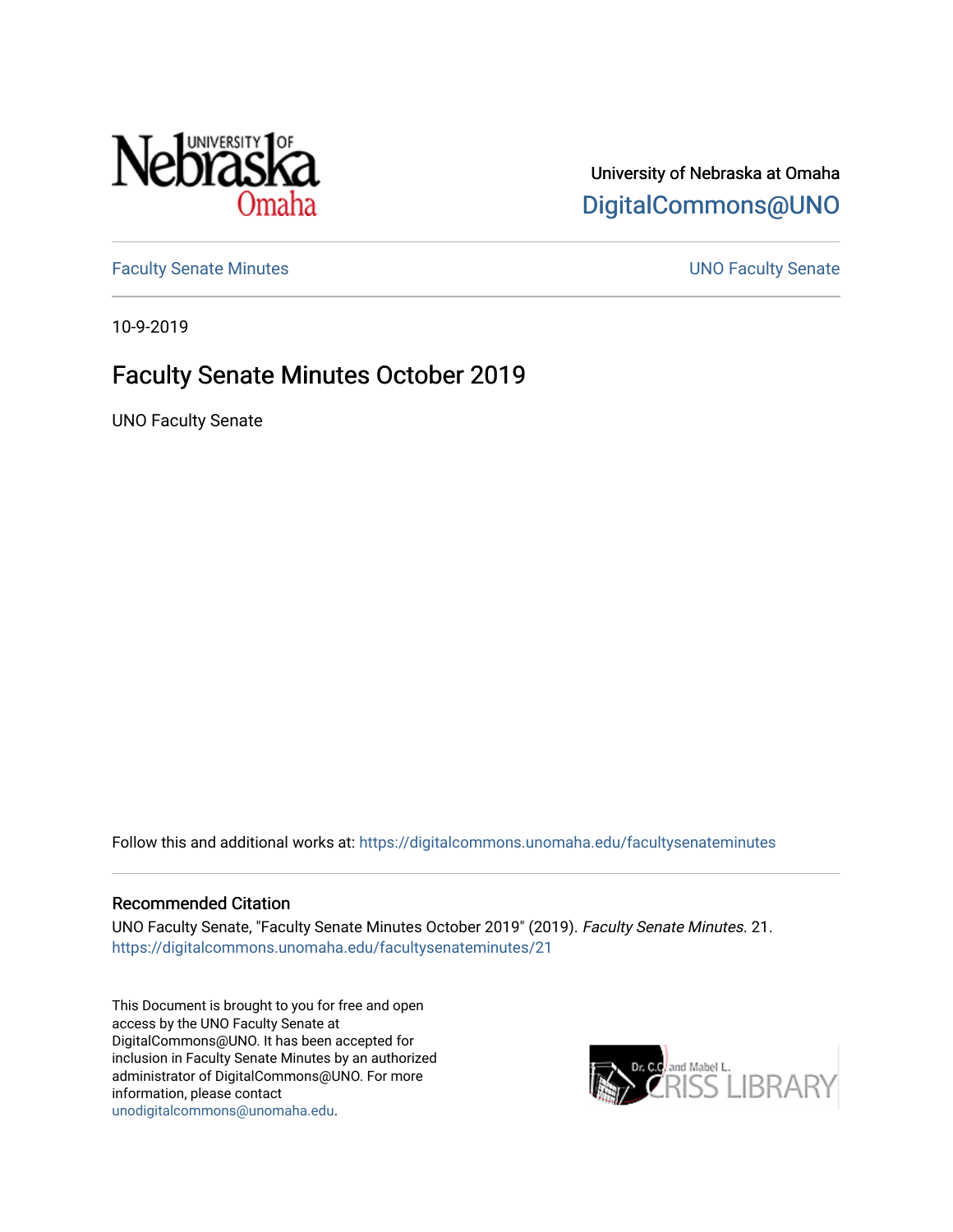

## 2019-2020 Faculty Senate **Minutes Wednesday, October 9, 2019, 2p.m. Community Engagement Center 230/231**

**Present:** Anderson, Barone, Brownlee, Cast-Brede, Chen, Davidson, DeSanti, Garcia, Hale, Helm, Huq, Kelly, Kilinc, Logsdon, Nero, Ostler, Paine, Podariu, Qureshi, Randall, Rech, Schoenbeck, Shaw, Siy, Wessling, Woody, Zhong

**Excused:** Adidam, Maher, Nelson, Rogers, Surface

**Absent:** Escayg, King, Lee, Sim, Volkman

- **I. The meeting was Called to Order** by President Hale at 2:03 p.m.
- **II. The Minutes** of September 11, 2019 were approved as submitted.

#### **III. Officers' Reports**

**a. President's Report:** Senator Hale September 30, 2019 Dear Colleagues,

> I hope this note finds you well. This month's update from Faculty Senate is intended to be thematic. It is the first of several deep dives into areas of focus the senate is working on. This month's theme focuses on actions the senate is taking to make UNO systemically more respectful of your time as faculty. Mindful of irony, I will keep my comments as short and to the point as possible, without loss of context.

#### Context and Challenges

In my time as president and across my time as a UNO Faculty member, I have had the pleasure to serve our students, staff, and community on various committees around our campus.

Observations I've made over this time, in conversations with you, is that we, as a campus, 1) have a lot of committees with sometimes unclear, overlapping, and/or vestigial charges, 2) place unnecessary structural/procedural inhibitors on effective and efficient faculty shared governance, and 3) don't always do a great job of communicating the numerous outcomes of faculty service that positively impact our campus and community.

To keep this discussion focused, I will examine each of these observations point-by-point for clarity and talk about the concrete actions senate is taking on to address the associated problems.

Problem number 1: Clarity of governance structure and purpose First, we have a lot of campus committees. Funny enough, no one I've met on campus can come up with a definitive, fully enumerated, list of campus committees.

Each year, Faculty Senate - as the representational group that embodies the voice of faculty in shared governance - is tasked with identifying faculty to serve on campus committees. For the past 20+ years, or so I am told, we've been sending out the "yellow sheet" once a year to solicit volunteers for committees. The yellow sheet is a piece of paper with the list of committees senate knows about. The list is kept up-to-date as best as possible, considering that the committees we are matching faculty to do not have administratively mandated direct reporting relationships to the senate. The

Faculty Senate Minutes 10/9/2019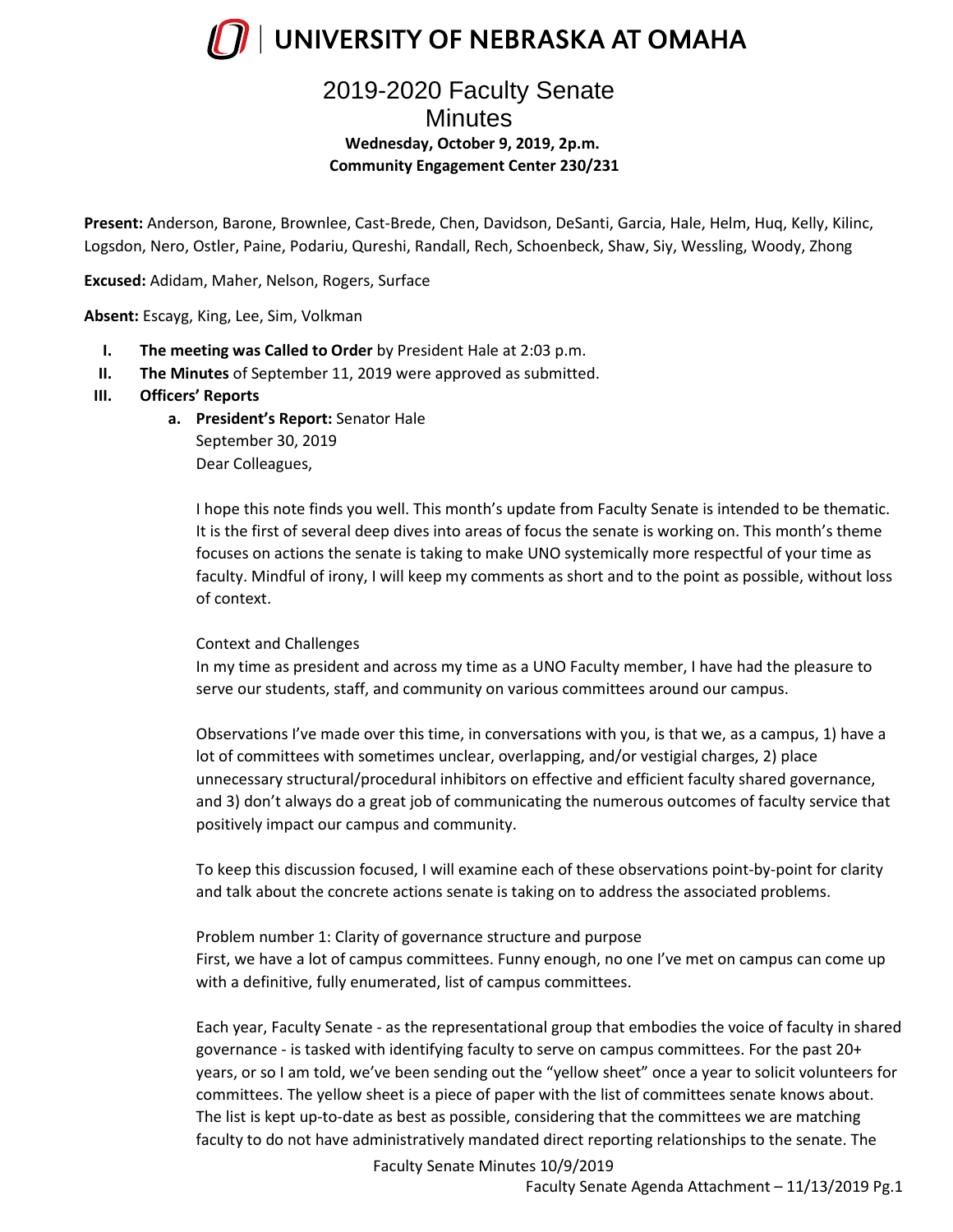sheet we send out doesn't include committee descriptions, charges, or expected time commitments because, in many cases the senate doesn't always have access to this information.

This is what I will label "problem number 1: clarity of governance structure and purpose." A component of the problem is that historically units on campus have created committees outside of a process. Without a central registry, committees are often spun-up, spun down, or re-tasked with different charges.

To address this issue, the Faculty Senate has asked Chancellor Gold to work with the business units and vice chancellors on campus to create lists of committees operated from their offices. We've asked that the list includes details such as name, description/charge, composition, membership criteria, and frequency and duration of meeting times. In our September executive officer and administration meeting (EO&A), Chancellor Gold reported that he had already tasked the units as requested and that we would be beginning to receive reports from them on this question.

We will be compiling this data into a repository and creating tools for the senate to keep it up-to-date in the future in partnership with administration that needs and requests faculty service across their domain areas.

Problem number 2: Structural / procedural hurdles to service The second observation relates to how we go about our committee business and the types of processes and techniques we make use of to ensure time is used effectively.

In a recent 2015 TED talk, Tony Fadell, a famous product designer from Apple who created the iPod, talks about effective design as the art of "noticing small problems," recognizing habituation that acclimates people to a kind of non-optimal normalcy, and re-thinking inefficient solutions for improvement. He says "it doesn't matter what you're doing, if you take a step back and look at all the boxes [ in a process], maybe there's a way to remove one or combine one to make that process much simpler."

This idea very much resonated for me in my observations of shared governance processes. We should strive to reduce the minutiae, because over time each small inefficiency adds up to a large one. Going back to the yellow sheet example: Why collect faculty interest yearly via a paper sheet when we could digitize this? If we digitize this, why not maintain interests year-to-year and let faculty just update them if they change? If we maintain interests, why not also make it easier for senate to manage and keep track of committee membership? Why should we not connect this membership management system to the repository of committee details - so interested faculty can make more informed decisions about service commitments? At the end of this thought process, even this one change could result in hundreds of hours of time saved.

This discussion of improvement also resonates when I think of how we use our meeting time and how we archive the product of our labor. A committee meeting that is one hour long but that uses its time effectively might be both more constructive and less time consuming than a longer, less effective meeting. It is also beneficial for committees to document their efforts so that later committees don't constantly duplicate or reinvent the wheel.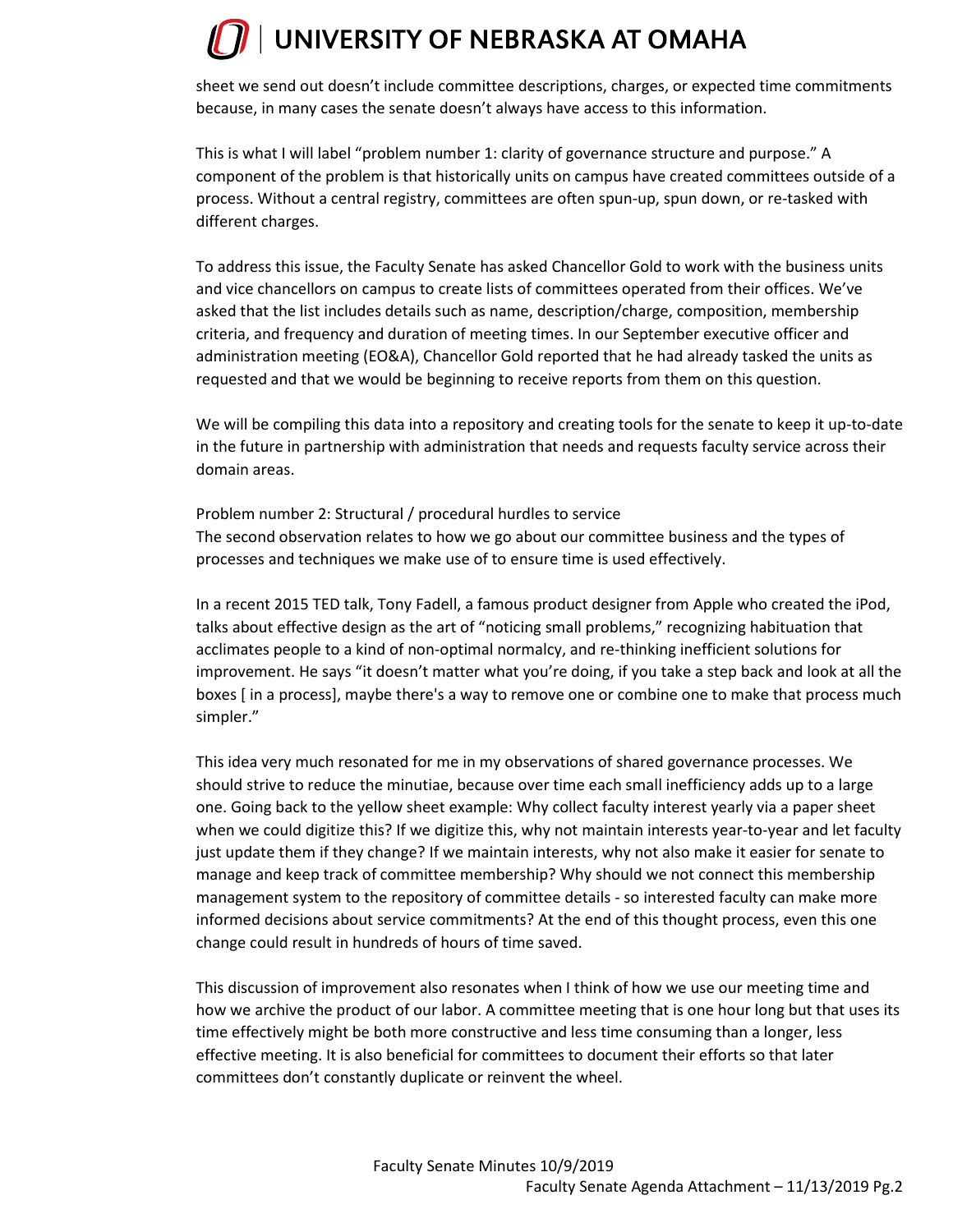These are the kinds of questions the senate is asking and working through right now. We are creating a web application to replace the interest survey. We are also thinking about institutional processes that can be improved to make it easier for faculty across campus to serve.

Problem number 3: Communications and transparency

A clear hurdle to effective shared governance is participation. Faculty who feel their time is used productively and in a way that produces results for their students, colleagues, campus, and/or community are more likely to find service meaningful - and thereby more likely to serve in the future.

The senate, and campus-level committees, could do a lot better at communicating our mission and the results we achieve through action. This very letter, started by my recent predecessors, is a concrete action undertaken with this intent.

The letter, while hopefully helpful, is not enough. Another action senate is taking in this area is to completely overhaul its web presence to better a) communicate its mission, b) clarify procedures and processes faculty can make use of for issue resolution and representation, c) act as a one-stop-shop for faculty governance information, and d) to report the outcomes of its actions.

We hope to make further announcements as this overhaul proceeds. I would like to give a shout-out to our new Faculty Senate Coordinator Lisa Daubman for her efforts in this space.

#### Other updates

Finally, to ensure you stay up-to-date with happenings around campus, I have aggregated relevant knowledge senate is aware of below.

I will start on a positive note by saying thank you to those that attended the sessions with Virginia Valian. I found her forum, and faculty workshops on diversity and inclusion on campus to be very engaging and insightful. Also, I was happy to see many of you at the Octoberfest event sponsored by Staff Advisory Council and Faculty Senate.

Chancellor Gold, at our recent EO&A meeting, mentioned that the NU President Search is proceeding forward. He reported, in response to questions raised at the recent listening sessions, that there is a diverse pool of candidates and that he expected the so-called "airport interviews" to start soon. In response to senate inquiries regarding the state of the graduate student healthcare status at the NU system level, Chancellor Gold said that central administration has set up a new committee to explore actionable pathways to address costs. The committee is exploring self-insurance or requiring all graduate student participation as potential options for mitigating the increasing plan costs currently being covered by one-time stopgap funding. Chancellor Gold has appointed several faculty members to this committee with expertise in this area.

SVC Kopp reported to the senate that the College of Business Dean search is ongoing and is working towards identification of a candidate short list. The candidates are expected to be announced soon. He also reported, as was sent out to the campus, on the search for the Vice Chancellor of Inclusion. Four candidates will participate in on-campus interviews later in October and November. There is also a new search for an Assistant Vice Chancellor of Curriculum and Programs to better clarify and structure the Academic Affairs office. Finally, as an update to the big ideas signature program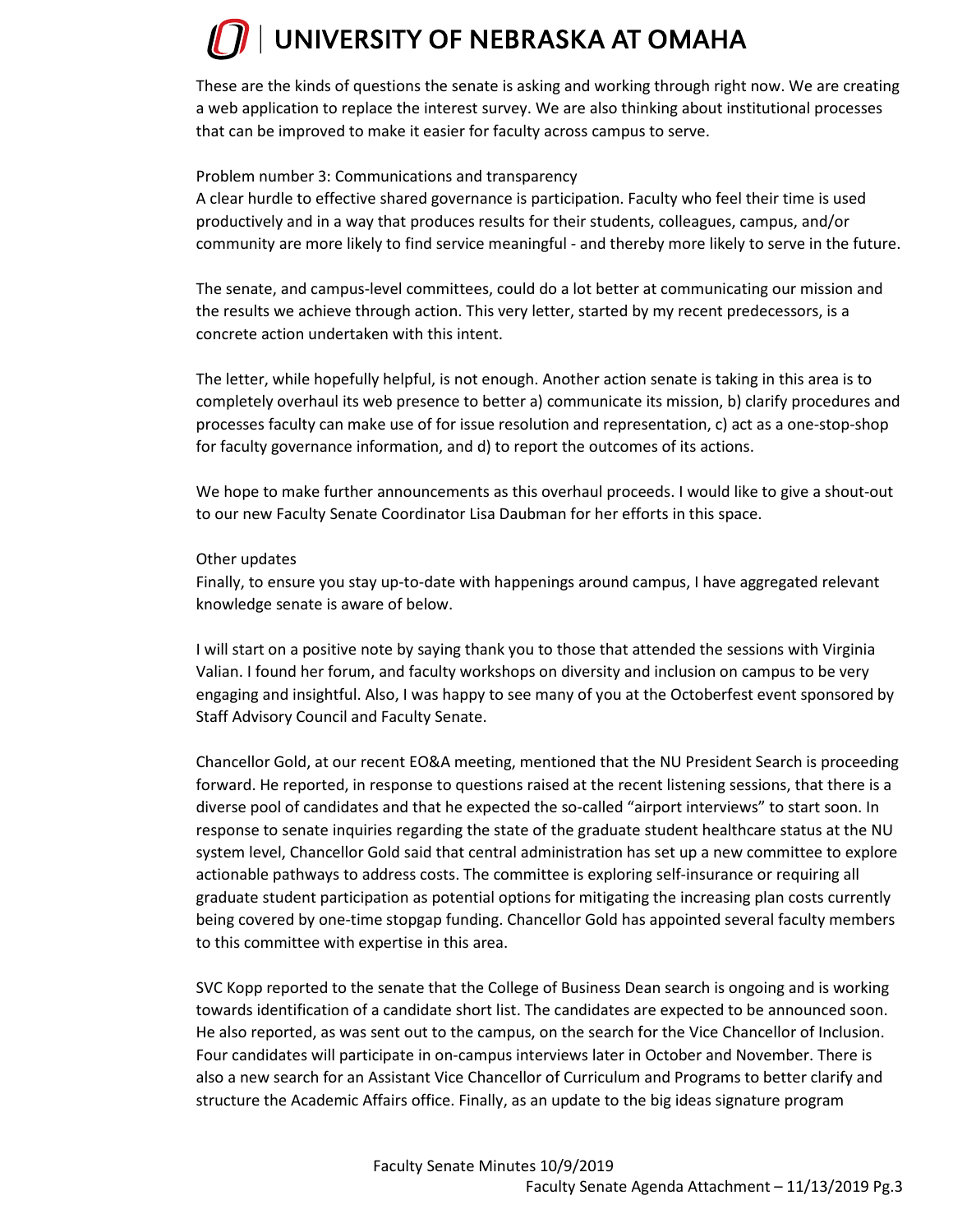proposal process, SVC Kopp reports that pre-proposals were submitted on Oct. 1. Final proposals are due Nov. 25th and are expected to be evaluated by January 6th.

Best Wishes,

Matt Hale, UNO Faculty Senate President 2019-2020

#### **b. Secretary/Treasurer Report:** Senator Davidson

**A.** EO&A: Meeting was held September 18, 2019 at 2pm in EAB200. Attendees: Batton, Davidson, Ewald, Gold, Kopp, Pettid, Qureshi, Smith-Howell, Toman

### **1. Chancellor Gold Updates**

- **a.** Fall semester enrollment data indicates UNO is down 1.8%. Non-resident, transfer and international students are up. There is an approximate \$185- 200,000 deficit. UNO has an increase in credit hours per students which helps make up some of the loss from enrollment. Engagement of staff, faculty, and counselors is imperative.
- **b.** There is an approximately 20-million-dollar loss because of bottle-neck courses.
- **c.** NU President Search There is a diverse pool of candidates and the committee is moving forward with approximately a quarter of the candidates.

### **2. SVC Kopp Updates**

- **a.** College of Business Dean search is ongoing. The committee has selected a short list. 4 qualified candidates will be announced soon.
- **b.** There is a search for Vice Chancellor of Inclusion. 4 candidates will participate in on campus interviews in later part of October/beginning of November.
- **c.** These is a search for an Assistant Vice Chancellor of Curriculum & Programs currently underway.
- **d.** Big Ideas pre-proposals will be collected on Oct. 1, Nov. 25 final proposals will be selected, and evaluation of those final proposals will be done by January 6 so selected proposals can move forward.

### **3. Faculty Senate Updates**

- **a.** Faculty Senate acknowledged support for policy regarding "Naming of facilities & organizational units".
- **b.** Faculty Senate acknowledged support of the development of faculty survey on the University of Nebraska acquisition of Crossroads Mall to be sent out to all faculty.
- **c.** Resolutions were acknowledged.
- **d.** Campus governance overhaul initiative including (1) Updating campus committee list – charge, composition, reporting structure; (2) Faculty interest surveying and committee matchmaking app; and (3) Faculty Senate website revisions and improved communications. Chancellor Gold recommends that we also get a list of system-wide initiatives/committees.
- **e.** Non-tenure-track faculty advancement ladder was discussed, and it was suggested a study be done of other universities to see what they are doing.
- **f.** Retiring faculty information sheet is being created and it was suggested to include Gina Toman in this discussion.
- **g.** Graduate & International student health insurance Central administration committee has been set up. Two choices are being discussed: to require it of all students or become self-insured.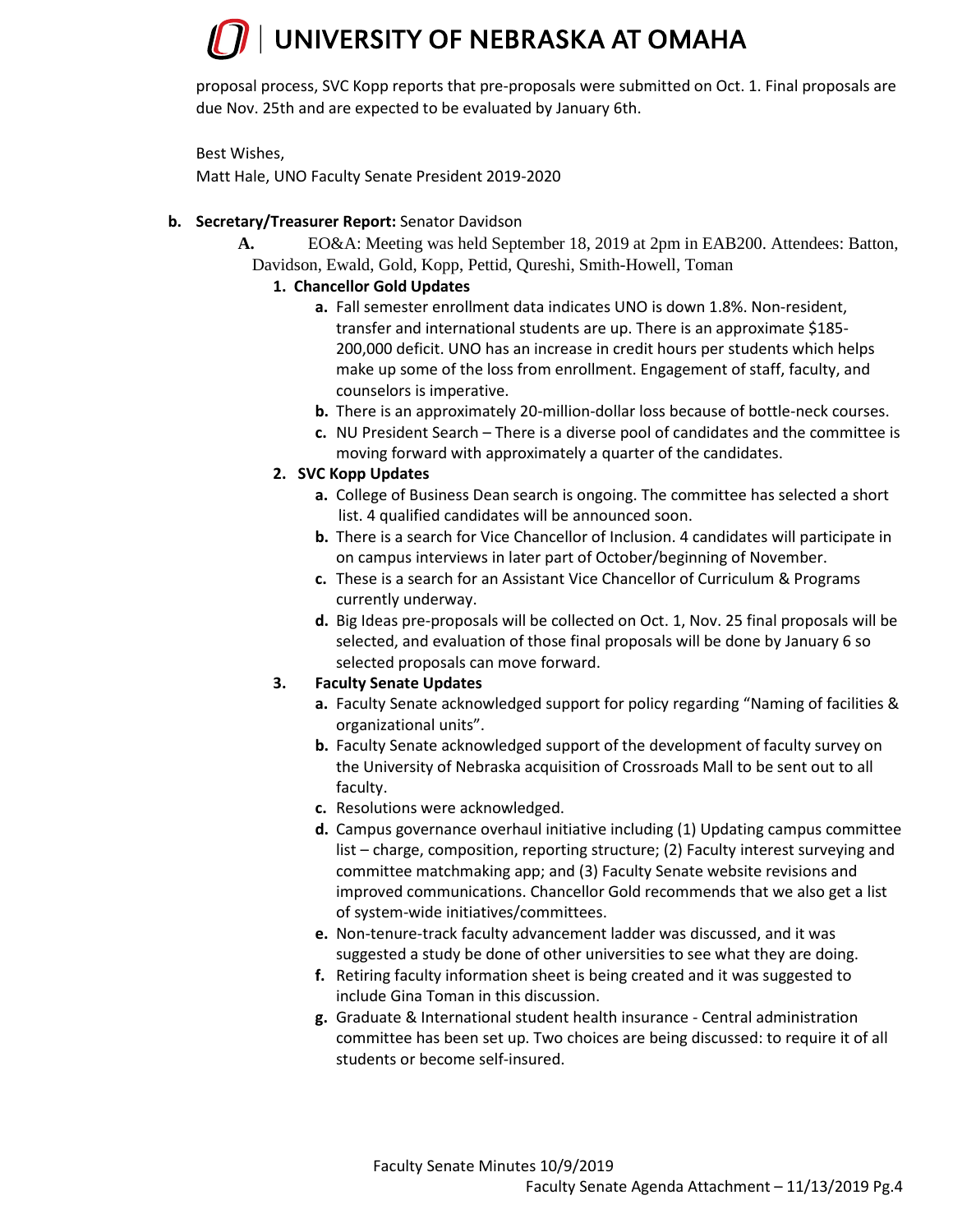

| Res.#                  | Date          | <b>Title</b>                                  | <b>Admin</b> | <b>Sent for</b> | Denied/            | <b>Final Action/Resolved</b> |
|------------------------|---------------|-----------------------------------------------|--------------|-----------------|--------------------|------------------------------|
|                        | <b>Senate</b> |                                               | Accept       | <b>Senate</b>   | Deferred/          |                              |
|                        | <b>Passed</b> |                                               |              | <b>Action</b>   | <b>In Progress</b> |                              |
| 4384                   | 9/4/2019      | Resignation & Replacement<br>of Shelly Cooper | 9/18/2019    |                 |                    | Acknowledged                 |
| 4385                   | 9/4/2019      | GD Committee Replacement                      | 9/18/2019    |                 |                    | Acknowledged                 |
| 4386                   | 9/11/2019     | <b>Faculty Grievance Committee</b>            | 9/18/2019    |                 |                    | Acknowledged                 |
| 4387                   | 9/11/2019     | <b>Professional Conduct</b><br>Committee      | 9/18/2019    |                 |                    | Acknowledged                 |
| 4388                   | 9/11/2019     | <b>UNO Athletics Committee</b>                | 9/18/2019    |                 |                    | Acknowledged                 |
| 4389                   | 9/4/2019      | <b>UCRCA</b> Replacement                      | 9/18/2019    |                 |                    | Acknowledged                 |
| <b>CARRIED FORWARD</b> |               |                                               |              |                 |                    |                              |
|                        |               |                                               |              |                 |                    |                              |

#### **2019-2020 Resolution Action Table (Action Pending and Current Resolutions)**

**B.** Treasurer's Report: Senator Davidson gave the September 2019 Budget Report.

### **IV. Executive Council:** Senator Surface - No Report

### **V. Standing Committee Reports**

**a. Committee on Academic & Curricular Affairs:** Senator Woody

9/25/19, 2pm, TAC Leslie Room; Attendance: Nelson, Randall, Siy, Wessling, Woody

### **1. Plagiarism**

A memorandum on academic integrity (e.g., evaluation form, plagiarism) was received from Trent Fredericksen. Concern was expressed about how data from student evaluations of faculty was being used. There will be follow-up on this matter, and a report to the FacSen is anticipated.

### **2. Teaching Evaluation Form**

The committee also discussed that it does at times feel as if the response rates are used as one of the dimensions of faculty evaluation. Anecdotes were shared about individual experiences and frustration. Siy will draft a memo for the next meeting.

### **3. Calea**

Motion for Faculty and Personnel Welfare Committee to take on Calea for UNO. *No discussion. Motion passes.* 

### **4. A&S Interdisciplinary Program**

There was discussion, albeit with minimal information, about (1) the forthcoming A&S interdisciplinary program and (2) the need for a report on the progress for accreditation of the UNO law enforcement program.

**5.** A description of a proposed **Center for Biomedical Informatics Research and Innovation (CBIRI)** was received. It was agreed that representatives for the Center would be requested to attend the next meeting of the ACAC.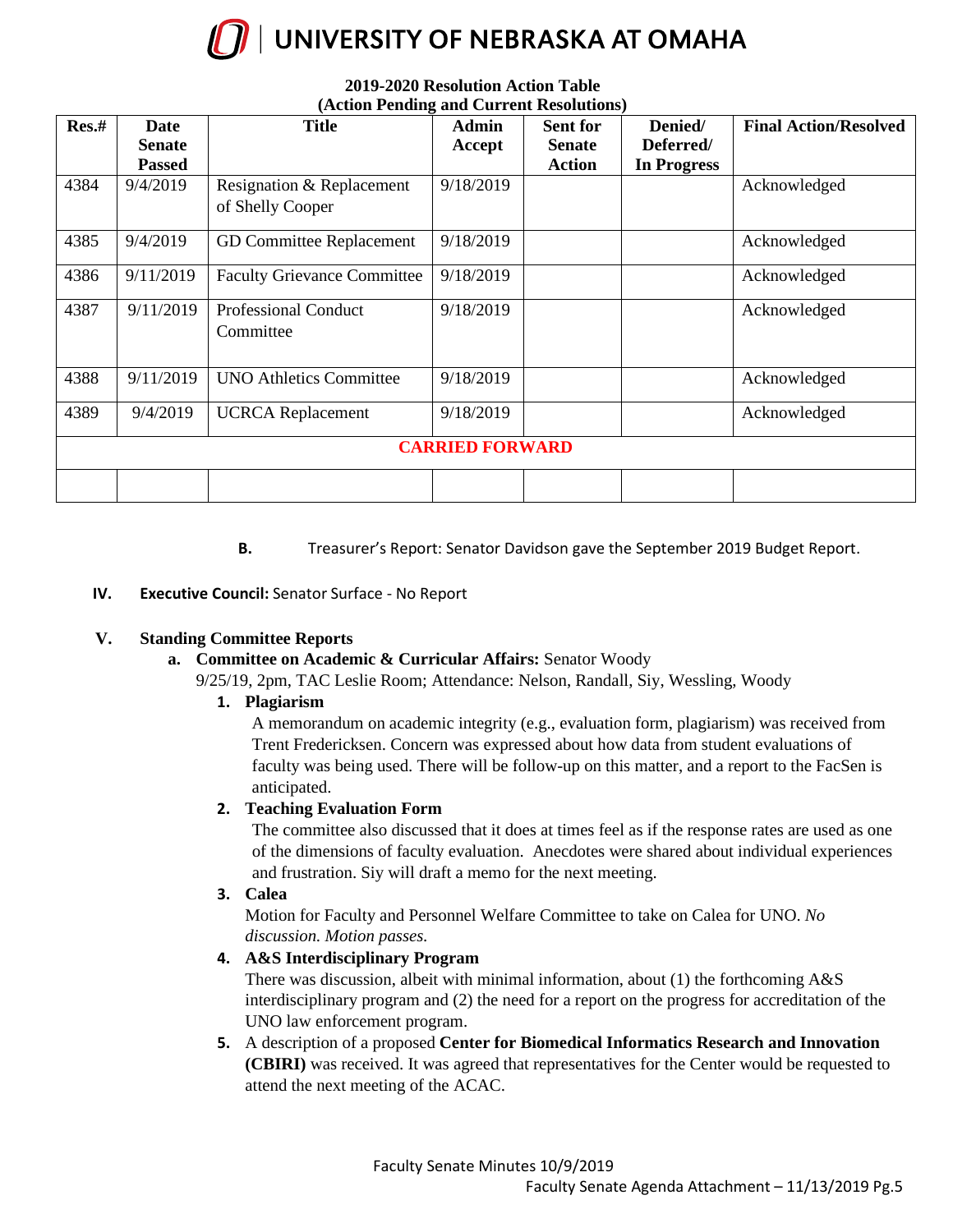

#### **b. Committee on Educational Resources & Services:** Senator Schoenbeck

9/25/19; Present: M. Davidson, J. Lee, J. Surface, M. Schoenbeck, J. Shaw, A. Zhong

## **Paul Beck Memorial Scholarship**

Jean Phillips of Financial Support and Scholarships met with the committee to explain changes accompanying the incorporation of the Paul Beck Memorial Scholarship application process within MavLink.

- **1.** It would no longer be necessary to solicit applications; rather, scholarship applicants with appropriate profiles would be prompted to apply for the Paul Beck Scholarship. Criteria used to determine which profiles are appropriate can edited if there is a need to update the application criteria.
- **2.** Features within MavLink will provide additional information that might be useful in choosing award recipients. The degree of financial need may be estimated through a combination of FAFSA-reported Federal Financial Need and the numbers and amounts of other awards and scholarships already received. Settings within MavLink will allow the inclusion of applicants whose citizenship status is "other," and who, as a consequence, do not have a FAFASA Financial Need score.
- **3.** Faculty letters in support of applicants will be solicited and submitted directly through MavLink.
- **4.** Filter functions within MavLink will permit the awarding committee to apply criteria for ranking applicants.

Marlina Davidson has updated the Scholarship application instructions to match the process as it will occur within MavLink.

### **c. Committee on Faculty Personnel & Welfare:** Senator Garcia

Senators García, Huq, Helm, and Sim met on September 25 at 11:30; senators Rogers and Kilinc were excused.

We hosted Dr. Gina Toman, Dr. Batton, and Dr. Hein. The FW&P Committee has been trying to address accessibility to all information pertaining to faculty (guidelines, policies, resources, etc.) on UNO's website. Specifically, we felt the information was dispersed and difficult to find. This issue has been part of FW&P since 2016-2017.

Our conversation brought to light the following:

- **1.** There has been a major website update since FW&P inquiry started. At the moment, information relevant to faculty is accessed through:
	- **a.** "Academics" tab; and then "Academic Affairs"; and then "Faculty Support", which houses tabs for Faculty Senate, Center for Faculty Excellence, Faculty Development Fellowships, RPT, Faculty credentials Qualification, Faculty Workload Policy, Collective Bargaining Agreement, AAUP.
	- **b.** "Center for Faculty Excellence" tab will direct the user to "Faculty Resources" tab, allowing access to New Faculty, UNO Faculty Resources, Chairs & Directors, Incident Reporting, Digital Systems, Firefly, ITS Technical Support, Qualtrics.
	- **c.** On the footer of the UNO homepage, under "Popular Services and Resources" there's an additional link to "Center for Faculty Excellence".
	- **d.** Part of the Information can also be accessed through My unomaha, under the "For Faculty and Staff" rubric (Center for Faculty Excellence, Policies, Benefits, Campus Safety, Faculty Senate, and a few others).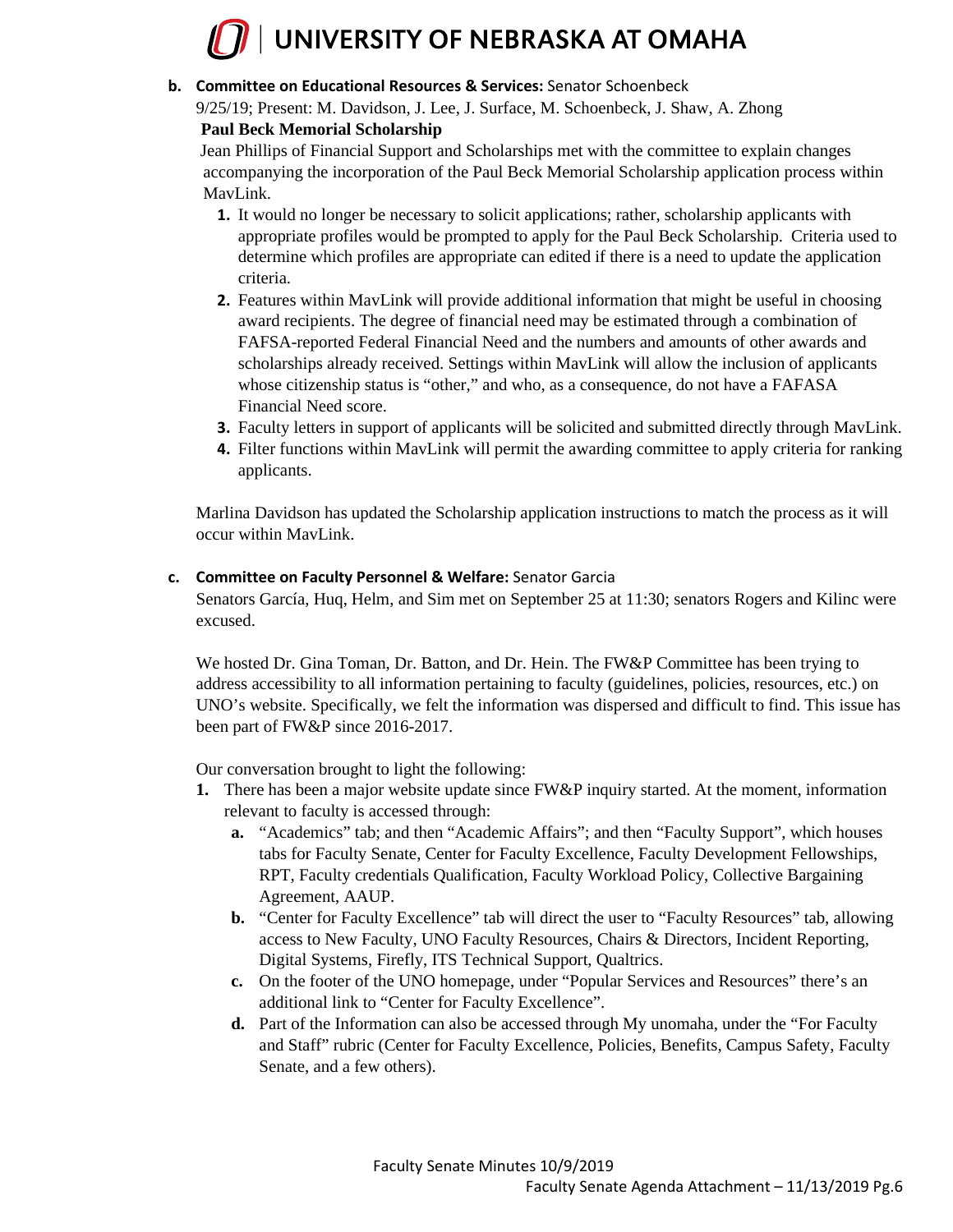So, although the information seems to have been partially consolidated and it's fairly simple to navigate, it is still not visible enough and easy to access. As a user, it still feels you can't find all there is to know in just one place.

FW&P would like to see a tab "Faculty Life" on the UNO homepage, which would allow easy and direct access to all of the above, and maybe more (if we think of recruitment and retention purposes, especially of diverse faculty, there should be further information to be developed –about the area, faculty life, etc.). The fact that such a tab is missing but others like Student Life, Athletics, and Alumni have been included, speaks volumes –faculty concerns are secondary; we are important but "less so" than other constituents.

FW&P would like to discuss within the FS the possibility of submitting a Recommendation that the UNO Webpage be changed to include a "Faculty" tab. If the recommendation passes, it would reach the Executive Council; then the Meeting with the Chancellor; and next the Web Governance.

We also brainstormed a few options, that would provide additional paths to access Faculty Support information if a Faculty tab was not be added to the UNO homepage. Dr. Hien and Batton took down notes about them.

*Further Discussion: Senator Garcia is working on a resolution to bring to the upcoming Faculty Senate Meeting, as new business, regarding relocating a Faculty Resource Link to the top of the unomaha.edu webpage.*

### **d. Committee on Goals & Directions:** Senator Ostler **Attending Senators:** Chen, King, Logsdon, Ostler **Absent:** Kelly (Excused), Maher (Excused) **Report on AGENDA Items 9-25-2019:**

### **1. Ongoing/Pending Items**

- **a.** *Non-Response Sexual Assault*: The committee reviewed and discussed possible resources both within and external to the university. In particular, we made plans to meet face-toface with Campus Security and the Behavioral Review Team (BRT) here at UNO to learn how to better leverage current resources. One of the community resources that we will be contacting is the Women's Center for Advancement (WCA) to gain additional insight on developing extended partnerships and overcoming barriers to reporting assault incidences. Because "Non-Response" of assault victims is at the center of this issue, we are currently focusing our information gathering on the centralization and communication of available options both here at UNO and within the community. While the goal is to reduce the incidents of assault, we hope to provide timely information to victims to encourage reporting in a secure and trusted manner, and the immediate start to healthy recovery. At the next meeting of Goals and Directions, we will present our findings and begin to form action items.
- **b.** *Adjunct Instructor (Instructor, Lecturer, Prof. of Practice) Policy:* The committee is currently reviewing a document from Vice Chancellor Kopp's office that overviews existing policy for Adjunct Instructors (in temporary contract positions) and Instructors, Lecturers and Professors of Practice (in annual contract positions) and options for establishing rank and promotion for various levels of instructors. It was noted that we will need to carefully consider changes to any existing policy because of our responsibilities in Collective Bargaining as part of the AAUP process. Eventually we will need to present any changes to an AAUP representative. Any agreed upon changes will need to be part of the entire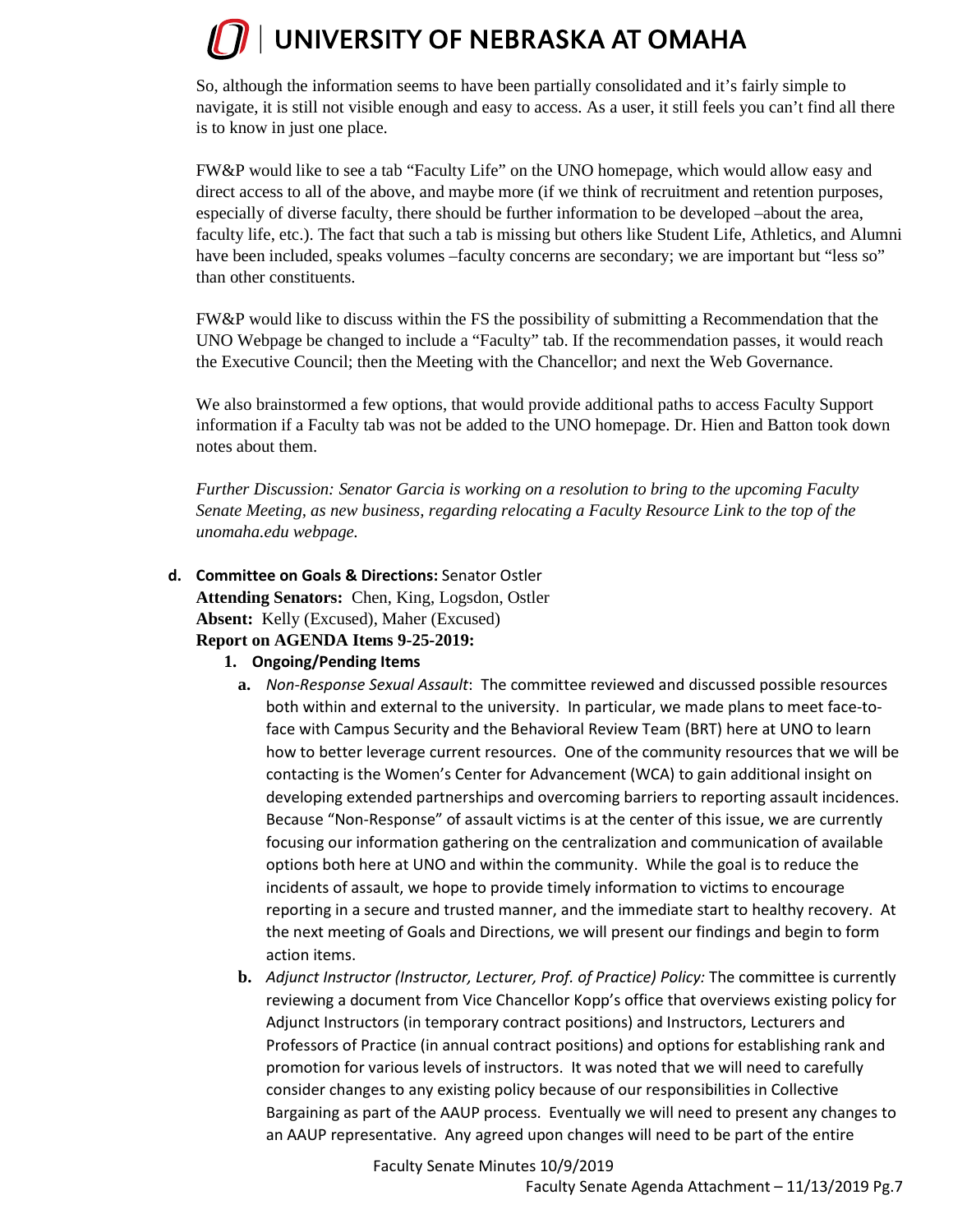collective bargaining package rather than considered independently. The Goals and Directions committee will be hosting a small panel of adjunct instructors to gather additional information and perspectives to help us in the action phase of this item.

#### **2. New Items**

**a.** As the university is in the process of Priority Program Identification, the Goals and Directions Committee believes we should engaged as early as possible in this process as it is at the core of our responsibilities as the Goals and Directions Committee. We believe the Faculty Senate should have more information and greater engagement in this process. This item will be discussed in detail at the October Goals and Directions Committee meeting

#### **e. Professional Development:** Senator Cast-Brede

- **a. Graduate Assistant Insurance Plan** 
	- **1.** Met with Tara White and Amy Forsythe, UNO Insurance Enrollment Specialists who work with the student insurance enrollment. Plan is with UnitedHealthCare, covers health, dental, and prescription drug coverage.
	- **2.** 2018-2019 had a high loss ratio due to increased number of claims
	- **3.** Premium rates increased 18%
	- **4.** Students' out of pocket stayed the same (\$2,200)
- **b. Graduate Assistants Contract includes credit to help with insurance**
	- **1.** 79% credit paid for by the department
	- **2.** 21% paid by students (\$278.38 for fall; \$375.83 for spring/summer)
	- **3.** Grad assistants have the option to enroll or decline
	- **4.** International grad assistants must enroll

### **c. Possible actions to address increasing rates**

- **d.** Kevin Harford (Central Administration, VP for Business & Finance) has hired consulting firm Gallagher to review the plan for possible solutions
	- **1.** Looking to increase enrollment in the student plan to manage rates.
	- **2.** Possible options to increase enrollment
		- **a.** Improved communication with students. Many do not realize that there is a student insurance plan.
	- **3.** Make all full-time students enroll. They can decline if they have proof of other insurance. UNMC already automatically enrolls students in insurance plan.
- **e. Next step:** What peer institutions were considered? Meet with Kevin Harford regarding solutions
- **f. Committee on Committees:** Senator Qureshi

### **a. RESOLUTION 4390: Academic Freedom & Tenure Committee**

Motion from Committee on Committees. In accordance with Article VIII.B.1 of the Faculty Senate Bylaws, the ballot distributed to all faculty for election to the Academic Freedom and Tenure Committee shall include the following nominees:

**1.** two tenured faculty members to be elected from the following four nominees to serve three-year terms from October 16, 2019, through October 19, 2022, to replace Anne Fruhling (IS&T) and Janice Rech (A&S), whose terms will expire,

> Matt Germonprez (IS&T) (71 For) Robin Gandhi (IS&T) (108 For) **Carol Ebdon (CPACS) (141 For – Elected) Chris Allen (CFAM) (151 For – Elected)**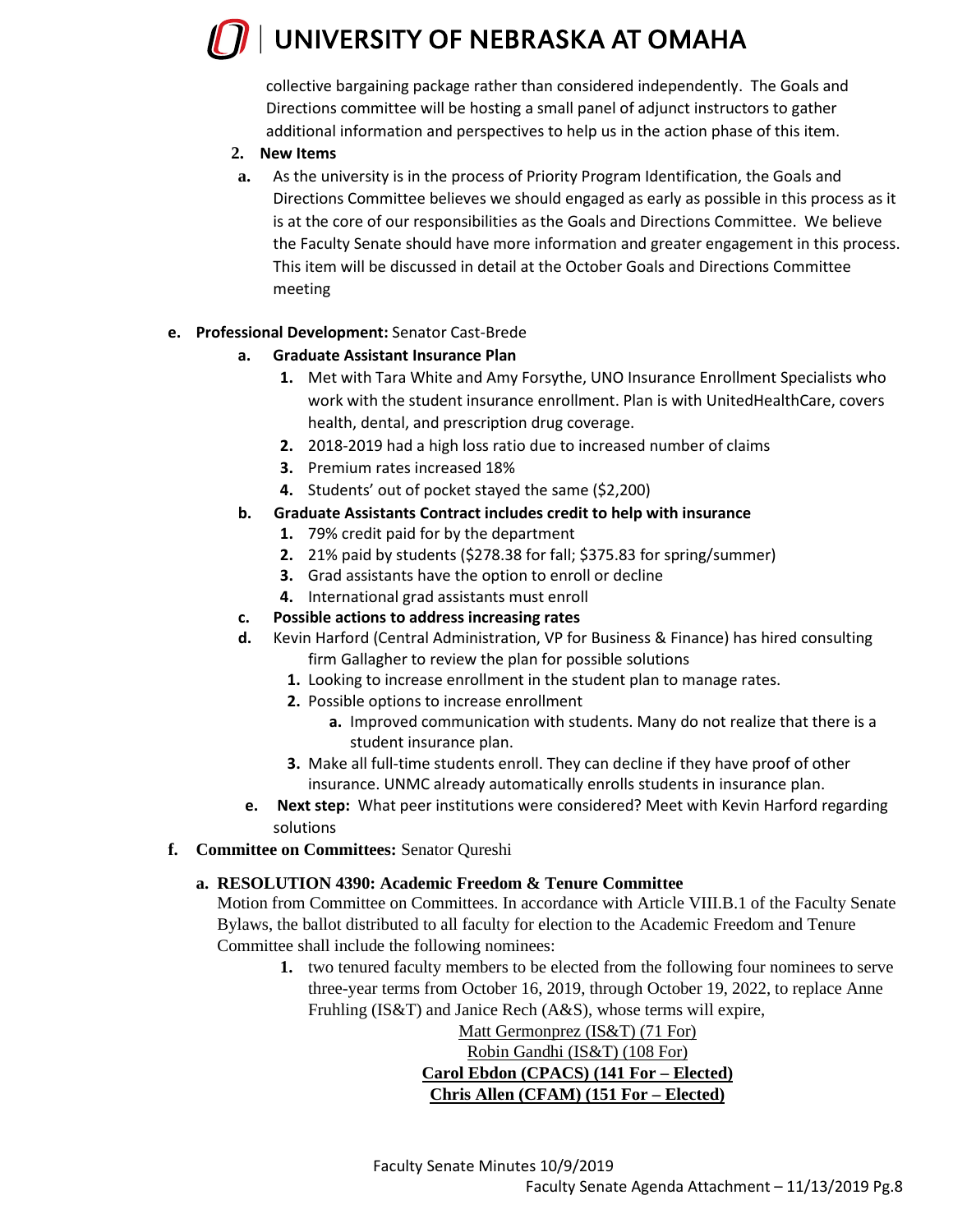

**2.** one tenured faculty member to be elected from the following two nominees to serve a one-year term from October 16, 2019, through October 21, 2020, to replace Laura Grams (A&S), who will be on sabbatical for the academic year 2019-2020,

#### **Lisa Scherer (A&S) (139 For – Elected)** Adrian Duran (CFAM) (103 For)

**3.** and one untenured faculty member to be elected from the following two nominees to serve a three-year term from October 16, 2019, through October 19, 2022, to replace Vivien Marmelat (HPER), whose term will expire Tenace Kwaku Setor (IS&T) (67 For) **Miriam Kuhn (ED) (174 For – Elected)**

*Resolution 4390 (a1-a3) motion to pass from the committee. Motion passes.* 

*Committee on Committees is working on user friendly application to increase accuracy of information and an electronic election process for committees. The app will have the ability to assign specific user permissions and committee interest bins to match faculty with committees. The faculty will be able to create an account, participate in elections, change account information, and information will be reflected to all in real time. The app will assist committees on committees with tracking membership, interested faculty, elections, and data. The committee is meeting on October 30th to work on/discuss further. Senator Hale displayed a chart that showcased the interface of the app.* 

- **VI. Other Faculty Senate Committees**
	- **a. Faculty Senate Budget Advisory Committee Report:** Ebdon, Eesley, Hall
	- **b. Ad hoc UNO-UNMC Faculty-to-Faculty Communication & Collaboration Committee:** Senator Kelly No meeting, no report.
- **VII. Non-Senate Committee Reports**
- **VIII. Unfinished Business**
- **IX. For the Good of the Order**
- **X. New Business** 
	- **a. Policies Under Review** (agenda attachment pg. 13-15)
		- **1. Royalty Distribution Policy -** [https://www.unomaha.edu/news/2019/09/proposed-new-policy](https://www.unomaha.edu/news/2019/09/proposed-new-policy-royalty-and-equity-distribution.php?utm_medium=email&utm_source=newsletter&utm_campaign=mavdaily&utm_content=today)[royalty-and-equity](https://www.unomaha.edu/news/2019/09/proposed-new-policy-royalty-and-equity-distribution.php?utm_medium=email&utm_source=newsletter&utm_campaign=mavdaily&utm_content=today)[distribution.php?utm\\_medium=email&utm\\_source=newsletter&utm\\_campaign=mavdaily&utm\\_c](https://www.unomaha.edu/news/2019/09/proposed-new-policy-royalty-and-equity-distribution.php?utm_medium=email&utm_source=newsletter&utm_campaign=mavdaily&utm_content=today) [ontent=today](https://www.unomaha.edu/news/2019/09/proposed-new-policy-royalty-and-equity-distribution.php?utm_medium=email&utm_source=newsletter&utm_campaign=mavdaily&utm_content=today)

*Motion for Faculty Senate to support proposed policy changes. Motion passes.* 

### **b. Censure Bylaw Changes** (agenda attachment – pg. 16-28)

*Motion to postpone to next Faculty Senate Meeting. Motion passes.* 

- **c. "Faculty Life" Tab on unomaha.edu** 
	- **1. RESOLUTION 4391, 10/9/19:** Addition of Faculty Life Tab on UNO Website WHEREAS: Ease of accessibility to information regarding campus policies, resources, benefits, and services is recognized by faculty, staff, and administration as a key component to effective institutional quality and as a key enabler of faculty and staff professional and personal development;

Faculty Senate Minutes 10/9/2019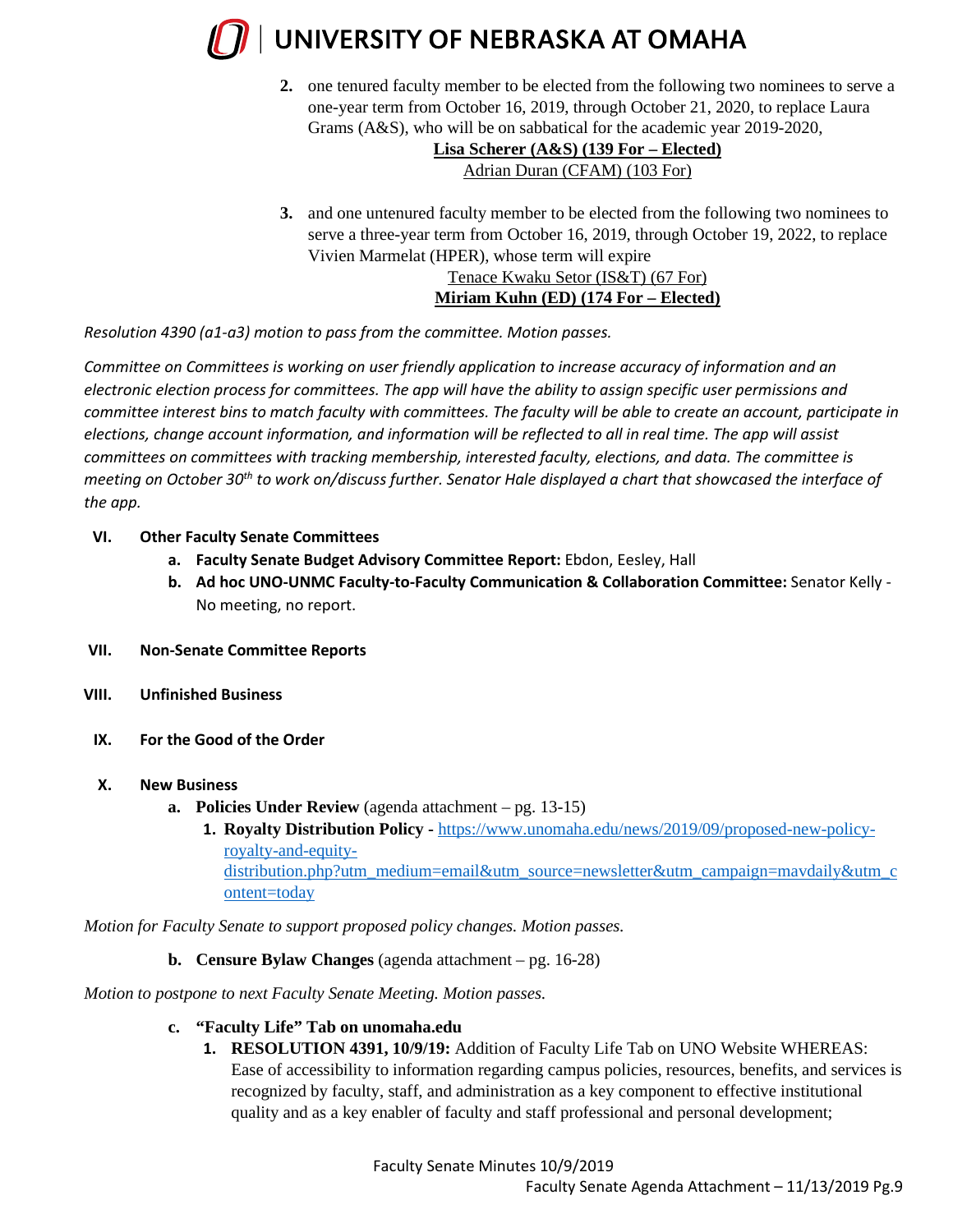WHEREAS: The UNO website has been recently re-structured to consolidate information for students, alumni, and other key university constituencies;

WHEREAS: Faculty, via Faculty Senate, have reported confusion and lack of clarity regarding the location of faculty-related information on the UNO website since at least AY 2016-2017;

WHEREAS: A "Faculty and Staff" tab exists within the primary navigation menus on the home pages of other NU campus websites (including UNMC, UNL, and UNK) to emphasize the importance of faculty and staff communities and make available information and resources to faculty and staff in a single, consolidated space;

WHEREAS: The RESPECT survey identified needs to improve communication efforts targeting faculty and staff;

AND WHEREAS: A "Faculty and Staff" tab such as those used by the other campuses would successfully address the needs of both current and prospective faculty at UNO by emphasizing the important place that Faculty and Staff occupy within the UNO community AND by making it easy for them to access needed information;

BE IT RESOLVED THAT: Faculty Senate hereby recommends that a "Faculty and Staff" tab be added to the main navigation menu (i.e. the menu that includes the "About", "Academics", "Admissions", "Student Life", "Engagement", "Research", "Athletics", and "Alumni" tabs, or to the menu that includes "Apply", "My UNO", and "Directory" tabs) on the unomaha.edu website AND that the page it directs to be a consolidated and complete list of resources for faculty and staff.

*Senator Garcia moves motion. No discussion. Motion passes.* 

#### **d. Chancellor's Sustainability Committee**

**1. RESOLUTION 4392, 10/9/19:** Chancellor's Sustainability Committee

WHEREAS Chancellor Gold has created the "Chancellor's Sustainability Committee;

WHEREAS the Committee has been charged to advise the Administration on sustainabilityrelated matters by developing priorities and action plans for implementation of the Sustainability Master Plan, including but not limited to, aligning current UNO and UNMC goals and improving programs focused on transportation, energy and water conservation, waste reduction and recycling, and campus engagement;

WHEREAS the Committee duration is a three-year term, the meeting frequency and duration is typically once a quarter for 90 minutes;

AND WHEREAS the Committee seeks a faculty senator to serve as a representative and liaison on the committee;

BE IT RESOLVED that the UNO Faculty Senate does hereby appoint, Senator Matt Hale as its official representative to the Chancellors Sustainability Committee, for their remaining time on Senate, to include at minimum, AY 2019-2020